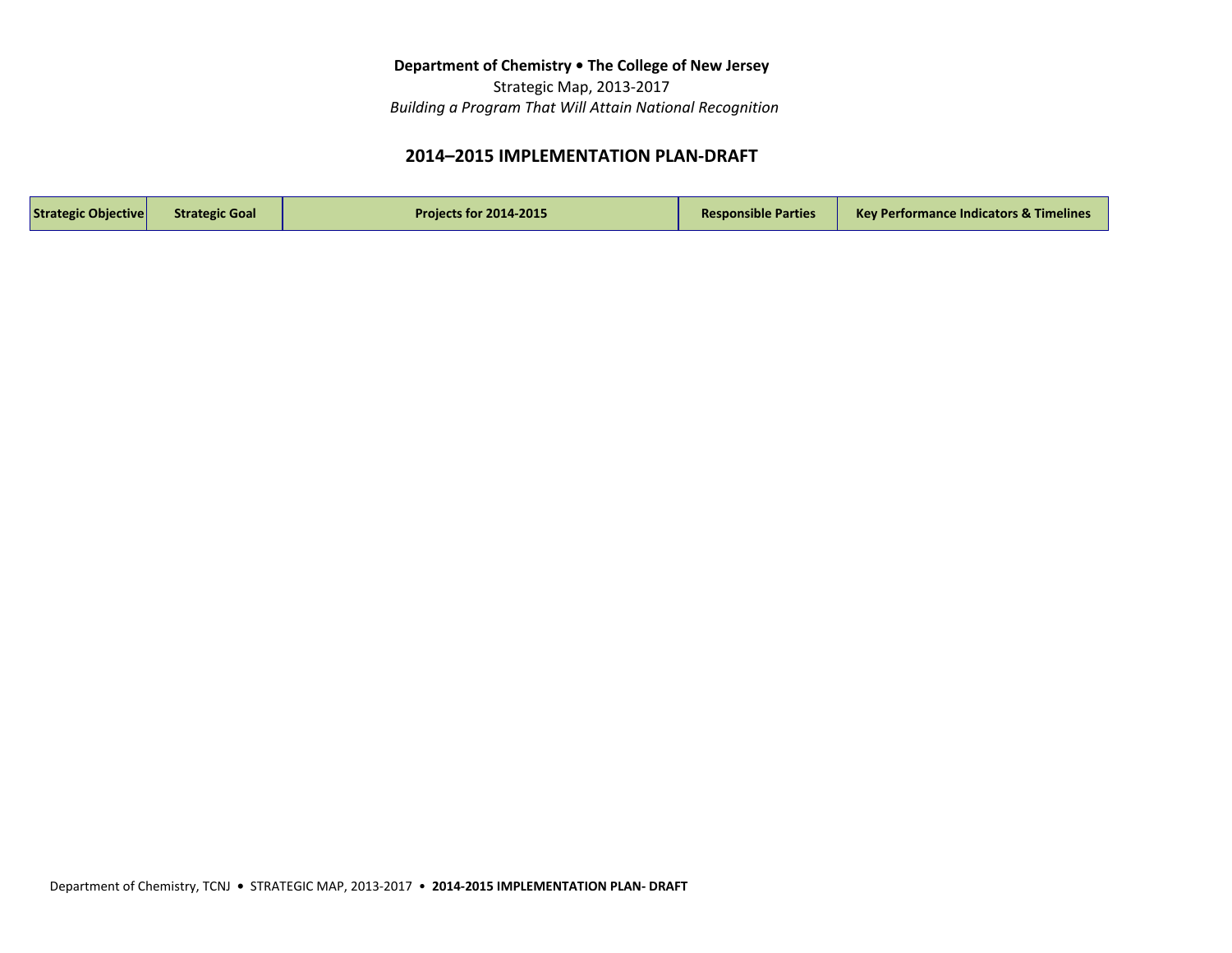Strategic Map, 2013-2017

 *Building a Program That Will Attain National Recognition*

| <b>Strategic Objective</b> | <b>Strategic Goal</b>                                                                      | <b>Projects for 2014-2015</b>                                                                                                                                 | <b>Responsible Parties</b>                       | <b>Key Performance Indicators &amp; Timelines</b> |
|----------------------------|--------------------------------------------------------------------------------------------|---------------------------------------------------------------------------------------------------------------------------------------------------------------|--------------------------------------------------|---------------------------------------------------|
|                            |                                                                                            |                                                                                                                                                               |                                                  |                                                   |
|                            | <b>Enhance Academic</b>                                                                    | Evaluate best practices for supporting student success. Identify at-                                                                                          | <b>Student Affairs</b>                           | Develop list of best practices.                   |
|                            | <b>Support Systems for</b>                                                                 | risk students. Enhance support services for transfer students and                                                                                             |                                                  | Review/Develop common advising procedures         |
|                            | <b>Student Success</b>                                                                     | Istudents with disabilities.                                                                                                                                  |                                                  | that are aligned with SOS advising guidelines.    |
|                            |                                                                                            | Develop writing activities and outcomes across the curriculum and                                                                                             | <b>Academic Affairs</b>                          | Approve and implement writing proposal            |
|                            |                                                                                            | recommend specific inclusions into each course. Assess and                                                                                                    |                                                  | recommendations developed in 2013-14.             |
|                            |                                                                                            | recommend a writing textbook for all students.                                                                                                                |                                                  |                                                   |
|                            | Define Key Outcomes                                                                        | Collect course syllabi and collate current learning goals for every<br>course.                                                                                | Academic<br>Affairs/Chemistry Office             | Collect course syllabi in Winter 2014 and         |
|                            | for Chemistry<br>Graduates                                                                 |                                                                                                                                                               |                                                  | Spring 2015, compile course syllabi, and          |
|                            |                                                                                            |                                                                                                                                                               |                                                  | review course learning goals for each.            |
|                            |                                                                                            | Review and revise current departmental learning goals for various<br>divisions and course levels. Discuss new upcoming ACS<br>requirements for certification. | <b>Academic Affairs</b>                          | Review and revise current learning goals          |
|                            |                                                                                            |                                                                                                                                                               |                                                  | recommendations developed in 2013-14.             |
| Strengthen                 |                                                                                            |                                                                                                                                                               |                                                  | Discuss possible ACS proposal to require          |
| Departmental               |                                                                                            |                                                                                                                                                               |                                                  | polymer chemistry for certified degrees.          |
| <b>Programs and</b>        | Identify and<br>Improvements                                                               | Implement Curricular   Further develop safety awareness into our curriculum.                                                                                  | Operations (primary),<br><b>Academic Affairs</b> | Review current safety manual and revise as        |
| Curriculum                 |                                                                                            |                                                                                                                                                               |                                                  | required (November 2014). Identify and            |
|                            |                                                                                            |                                                                                                                                                               |                                                  | discuss near-misses. Identify faculty             |
|                            |                                                                                            |                                                                                                                                                               |                                                  | member(s) to be responsible for safety            |
|                            |                                                                                            |                                                                                                                                                               |                                                  | coordination and develop implementation           |
|                            |                                                                                            |                                                                                                                                                               |                                                  | plan (January 2014). Identify consultant by       |
|                            |                                                                                            |                                                                                                                                                               |                                                  | May 2015.                                         |
|                            | <b>Prioritize Program</b><br>Improvements and<br><b>Establish New</b><br><b>Directions</b> | Review current program offerings and enrollments. Evaluate new<br>curricular offerings.                                                                       | Academic Affairs, Student<br><b>Affairs</b>      | Evaluate expansion of our program to J-term       |
|                            |                                                                                            |                                                                                                                                                               |                                                  | and Maymester. Review Departmental                |
|                            |                                                                                            |                                                                                                                                                               |                                                  | involvement in Woodrow Wilson Teaching            |
|                            |                                                                                            |                                                                                                                                                               |                                                  | Fellowships, ChemT, internships, Public Health    |
|                            |                                                                                            |                                                                                                                                                               |                                                  | Bacc., and Environmental Studies Program.         |
|                            |                                                                                            |                                                                                                                                                               |                                                  |                                                   |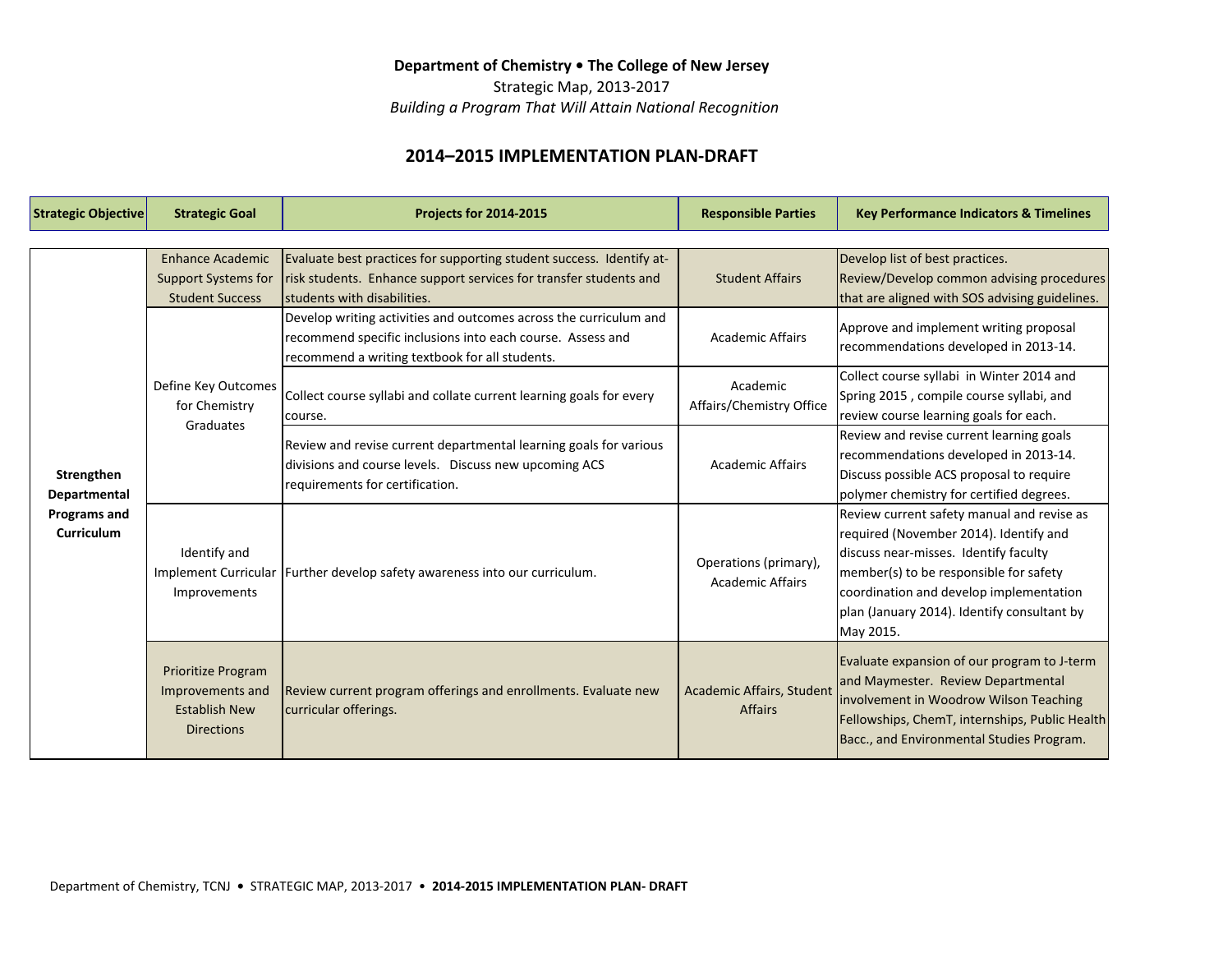Strategic Map, 2013-2017  *Building a Program That Will Attain National Recognition*

| <b>Strategic Objective</b><br><b>Projects for 2014-2015</b><br><b>Strategic Goal</b> | <b>Responsible Parties</b><br><b>Key Performance Indicators &amp; Timelines</b> |
|--------------------------------------------------------------------------------------|---------------------------------------------------------------------------------|
|--------------------------------------------------------------------------------------|---------------------------------------------------------------------------------|

| Strengthen<br>Departmental<br><b>Research Activities</b><br>and<br><b>Accomplishments</b> | Enhance faculty<br>scholarship | Initiate faculty research meetings, brown bag lunches, and<br>Idiscussions.                    | Sen, cross-cutting      | Initiate activities in Oct 2014, develop<br>schedule for 2014-15 academic year.                                                                                                                                                                                      |
|-------------------------------------------------------------------------------------------|--------------------------------|------------------------------------------------------------------------------------------------|-------------------------|----------------------------------------------------------------------------------------------------------------------------------------------------------------------------------------------------------------------------------------------------------------------|
|                                                                                           |                                | Initiate departmental writing group (for MSs and grants).                                      | Chan, O'Connor          | Ongoing.                                                                                                                                                                                                                                                             |
|                                                                                           |                                | lPromote sabbaticals.                                                                          | Department Wide         | Plan teaching schedule and assignments to<br>address 2014 sabbaticals, identify sabbatical<br>applicants for 2014-17.                                                                                                                                                |
|                                                                                           | Enhance student<br>research    | Expand enrollment in research and internship courses.                                          | Department Wide         | Discuss and possibly implement expanded<br>enrollments to summer, J-term, and<br>Maymester. Develop guidelines and<br>opportunities for internships. Expand<br>lenrollment to include TA's and Instructional<br>Internships. Modify course offerings by May<br>2015. |
|                                                                                           |                                | Define leaning goals, performance expectations, syllabus, and<br>grading rubric for C393/C493. | <b>Academic Affairs</b> | Review, approve, and implement changes to<br>C393/C493 by Dec 2014.                                                                                                                                                                                                  |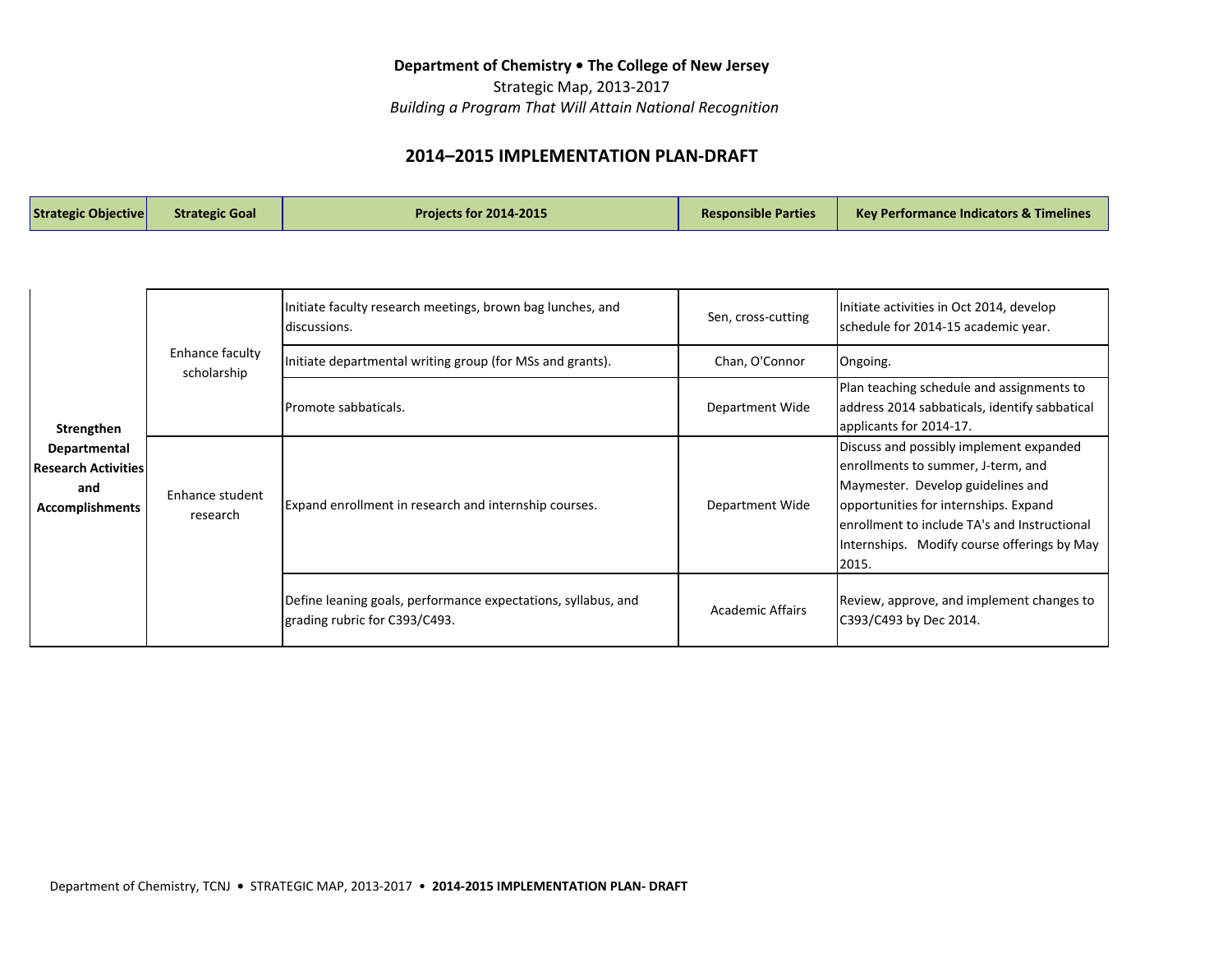Strategic Map, 2013-2017

 *Building a Program That Will Attain National Recognition*

| Strategic Objective                              | <b>Strategic Goal</b>                                                                                           | <b>Projects for 2014-2015</b>                                                                                                                      | <b>Responsible Parties</b>                                 | <b>Key Performance Indicators &amp; Timelines</b>                                                                                                                                                                                                                                                                               |
|--------------------------------------------------|-----------------------------------------------------------------------------------------------------------------|----------------------------------------------------------------------------------------------------------------------------------------------------|------------------------------------------------------------|---------------------------------------------------------------------------------------------------------------------------------------------------------------------------------------------------------------------------------------------------------------------------------------------------------------------------------|
| Strengthen<br><b>Community and</b><br>Engagement | Strengthen<br>relationships with<br>external partners in<br>academia, industry,<br>government, and<br>community | Create a mechanism for increased communication to and<br>networking of alumni.                                                                     | Student Affairs, Alumni<br>Office, Abourahma (web<br>site) | Develop comprehensive alumni list, develop<br>and distribute alumni newsletter. Develop an<br>external alumni relations working group.                                                                                                                                                                                          |
|                                                  |                                                                                                                 | Increase departmental involvement in seminar series, better<br>advertise to other departments, schools, local companies and<br>lalumni.            | cross-cutting, Guarracino<br>(Colloquium Committee)        | Develop seminar distribution list, implement<br>mailing. Develop rotation for better faculty<br>participation in seminar series.                                                                                                                                                                                                |
|                                                  | Develop a mechanism<br>to regularly review the<br>department                                                    | Compile data related to annual faculty review. Prepare<br>departmental annual report(s).                                                           | Sen, O'Connor, All<br>Committees, Chemistry<br>Office      | Final report for 2013-14 to be completed and<br>distributed by Oct 2014. Final report for 2014-<br>15 to be completed and distributed by Sept.<br>2015.                                                                                                                                                                         |
|                                                  |                                                                                                                 | Develop guidelines for faculty review.                                                                                                             | Personnel                                                  | Develop review guidelines for adjunct faculty.<br>Establish timetables for full time faculty<br>review that are aligned with school and union<br>guidelines.                                                                                                                                                                    |
|                                                  | Update and clarify the<br>roles and<br>responsibilities of<br>departmental<br>members                           | Develop departmental administrative guidelines/by-laws.                                                                                            | Allison, Operations,<br>Personnel                          | Develop outline and present to faculty for<br>discussion and approval by December 2014.<br>Prepare by-laws, report and present to faculty<br>for adoption by May 2015. Develop list of<br>committee responsibilities with timeline.<br>Develop list that correlates faculty wit specific<br>instrumentation oversight/training. |
|                                                  | so that common high-<br>quality space is<br>available                                                           | Work with SoS and EYP to develop an optimal space enhancement<br>Improve our facilities   plan- Cross-cutting with all other strategic priorities. | Sen, Operations                                            | Ongoing. Attend architect and other planning<br>meetings during 2014-15, communicate<br>information to department,                                                                                                                                                                                                              |
|                                                  |                                                                                                                 | Perform inventory of current chemicals, instrumentation and<br>equipment.                                                                          | Operations                                                 | Identify retirements, dispose of antiquated<br>items. Phase in barcoding for inventory<br>recording. Identify necessary service<br>contracts for instrumentation maintenance.                                                                                                                                                   |